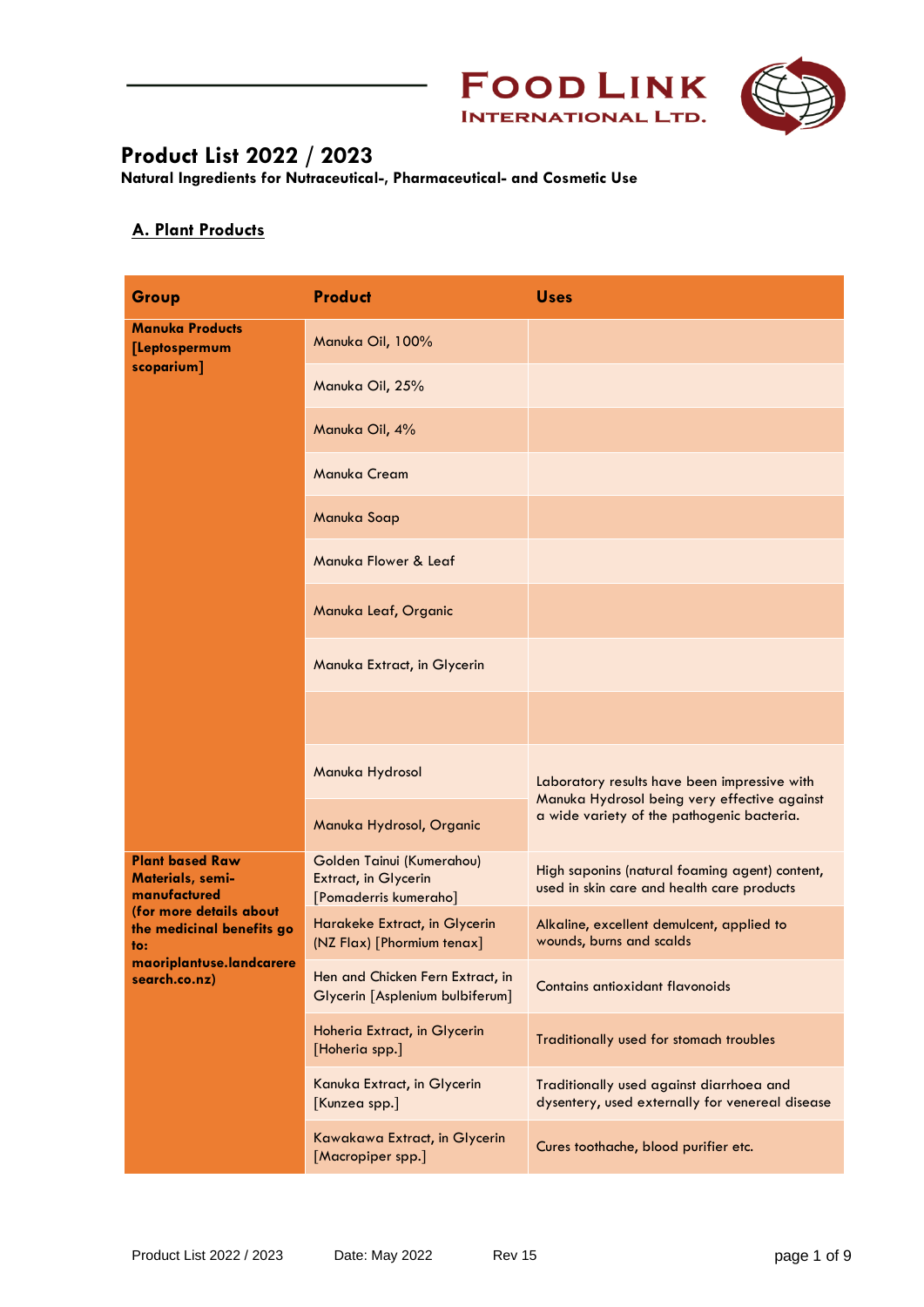



| Group             | <b>Product</b>                                            | <b>Uses</b>                                                                                                                                |
|-------------------|-----------------------------------------------------------|--------------------------------------------------------------------------------------------------------------------------------------------|
|                   | Koromiko Extract, in Glycerin<br>[Hebe stricta ssp.]      | Traditionally used as remedy for diarrhea,<br>applied as poultice for ulcers                                                               |
|                   | Kowhai Extract, in Glycerin<br>[Sophora spp.]             | Traditionally used for internal pains, applied<br>externally for bathing bruises and for removing<br>internal blood clots                  |
|                   | Mamaku Fern Extract, in Glycerin<br>[Cyathea medullaris]  | Traditionally used as an anti-inflammatory<br>through triterpenes and flavonoid glycosides,<br>high in polysaccharide similar to Aloe Vera |
|                   | Mamaku Fern Extract Powder<br>[Cyathea medullaris]        | Traditionally used as anti-inflammatory through<br>triterpenes and flavonoid glycosides, high in<br>polysaccharide similar to Aloe Vera    |
|                   | Manuka Extract, in Glycerin<br>[Leptospermum scoparium]   | High in antioxidants, vitamines and minerals                                                                                               |
|                   | Pohutukawa Extract, in Glycerin<br>[Metrosideros excels]  | Traditionally used for dysentery                                                                                                           |
|                   | <b>Totara Extract, in Glycerin</b><br>[Podocarpus totara] | Traditionally used for stomach troubles, skin<br>disease, women's venereal disease                                                         |
| <b>Enzymes</b>    | Kiwifruit Enzyme Powder-35<br>[Actinidin]                 |                                                                                                                                            |
|                   | Kiwifruit Enzyme Powder-60<br>[Actinidin]                 | Used as proteolytic enzyme, meat tenderizer<br>and digestion aid                                                                           |
|                   | Kiwifruit Enzyme Powder-400<br>[Actinidin]                |                                                                                                                                            |
| <b>Plant Oils</b> | Avocado Oil                                               |                                                                                                                                            |
|                   | <b>Flax Seed Oil</b>                                      |                                                                                                                                            |
|                   | Hemp Seed Oil                                             |                                                                                                                                            |
|                   | Kiwifruit Seed Oil,<br>cold pressed                       | Used in anti-ageing products                                                                                                               |
|                   | Kiwifruit Seed Oil,<br>cold pressed, food grade           | Used in anti-ageing products                                                                                                               |
|                   | Olive Oil                                                 |                                                                                                                                            |
|                   | <b>Rape Seed Oil</b>                                      |                                                                                                                                            |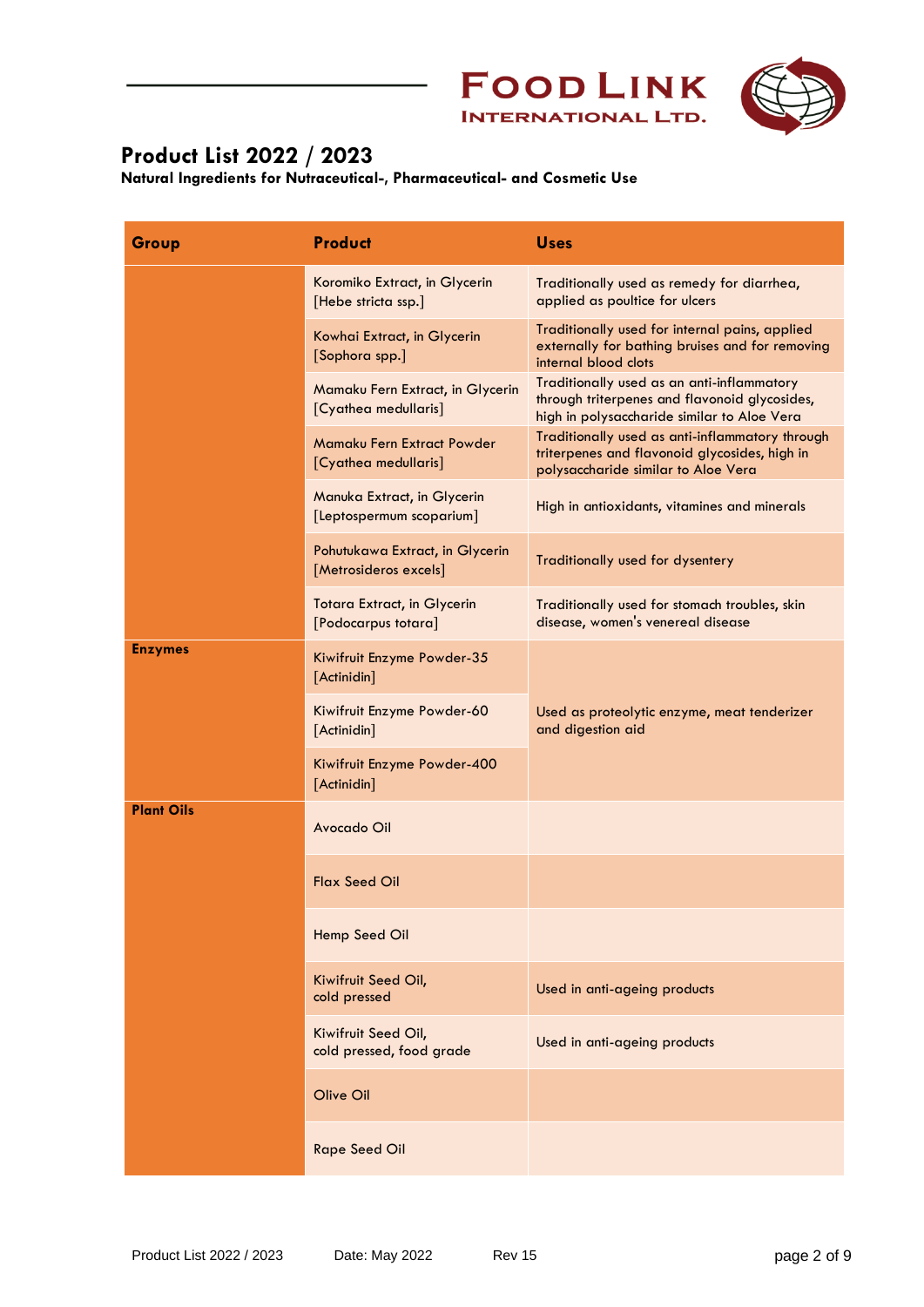



| Group                | <b>Product</b>                                                  | <b>Uses</b>                                |
|----------------------|-----------------------------------------------------------------|--------------------------------------------|
| Herbs & Seeds, dried | Alfalfa Leaf Powder <sup>1</sup><br>[Medicago sativa]           | Also available as Alfalfa seed             |
|                      | <b>Anis Seed</b>                                                |                                            |
|                      | <b>Barley Grass Powder, Organic</b><br>[Hordeum vulgaris]       |                                            |
|                      | Broccoli Sprout Powder, freeze-<br>dried<br>[Brassica oleracea] |                                            |
|                      | <b>Caraway Seed</b>                                             |                                            |
|                      | <b>Clover Seed</b>                                              |                                            |
|                      | Echinacea Leaf, Seed or Root                                    | Echinacea purpurea, Echinacea angustifolia |
|                      | <b>Fennel Seed</b>                                              |                                            |
|                      | Hemp Protein                                                    |                                            |
|                      | Hemp Seed Flour                                                 |                                            |
|                      | Hemp Seed Meal                                                  |                                            |
|                      | Hemp Seed Hulled                                                |                                            |
|                      | Hemp Seed Pellets, Flakes or<br>Milled                          |                                            |
|                      | Lavender                                                        |                                            |
|                      | Lemon Balm                                                      |                                            |
|                      | Lemon Myrtle Leaf <sup>2</sup> [Backhousia<br>citriodora]       | Powder, Leaf: small-, medium-, coarse cut  |

<sup>&</sup>lt;sup>1</sup> Coarse cut or milled.

<sup>&</sup>lt;sup>2</sup> Powdered, fine or coarse cut.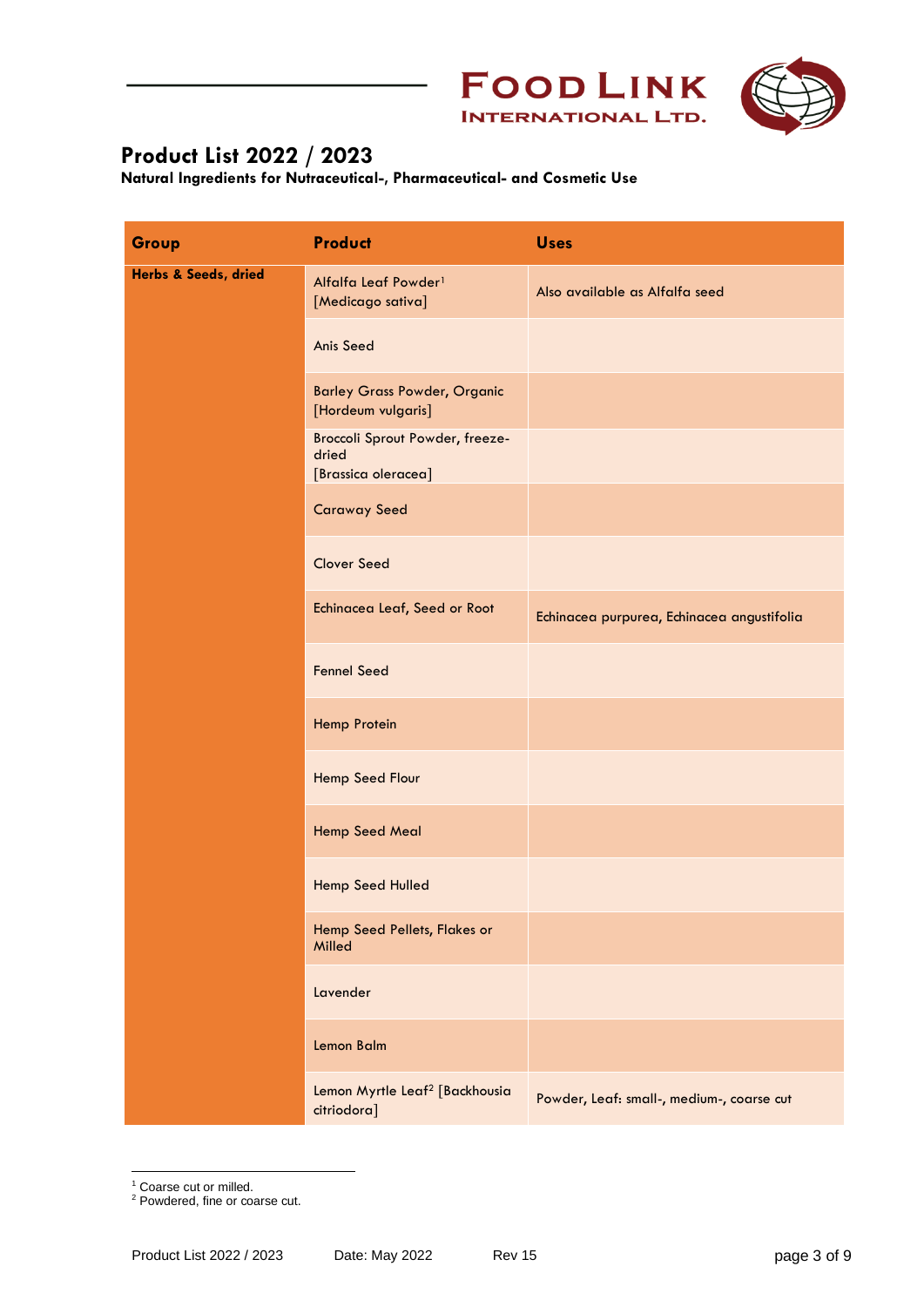



| Group             | <b>Product</b>                                                              | <b>Uses</b>                                                    |
|-------------------|-----------------------------------------------------------------------------|----------------------------------------------------------------|
|                   | Linseed                                                                     |                                                                |
|                   | Oat Leaf Powder                                                             |                                                                |
|                   | Plantago                                                                    |                                                                |
|                   | <b>Parsley Flakes</b><br>[Petroselinium crispum /<br>Petroselinium sativum] |                                                                |
|                   | <b>Radish Seed</b>                                                          |                                                                |
|                   | Saffron Petals,<br>Organic / Conventional<br>[Crocus sativus ssp.]          |                                                                |
|                   | Saffron,<br>Organic / Conventional<br>[Crocus sativus ssp.]                 | Traditionally used as natural painkiller and<br>antidepressant |
|                   | Spearmint                                                                   |                                                                |
|                   | Tarragon<br>[Artemisia dracunculus]                                         |                                                                |
|                   | Totarol™                                                                    | <b>Extact from the Totara tree</b>                             |
|                   | Turmeric,<br>Organic, vacuum-dried<br>[Curcuma longa]                       |                                                                |
|                   | <b>Wheat Grass Powder, Organic</b><br>[Triticum aestivum]                   |                                                                |
| Vegetables, dried | Beetroot Powder,<br>freeze-dried<br>[Beta vulgaris]                         |                                                                |
|                   | Beet Root Powder,<br>Organic, vacuum dried<br>[Beta vulgaris]               |                                                                |
|                   | Green Pea,<br>air-dried<br>[Pisum sativum]                                  |                                                                |
|                   | Spinach,<br>air-dried<br>[Spinacia oleracea]                                |                                                                |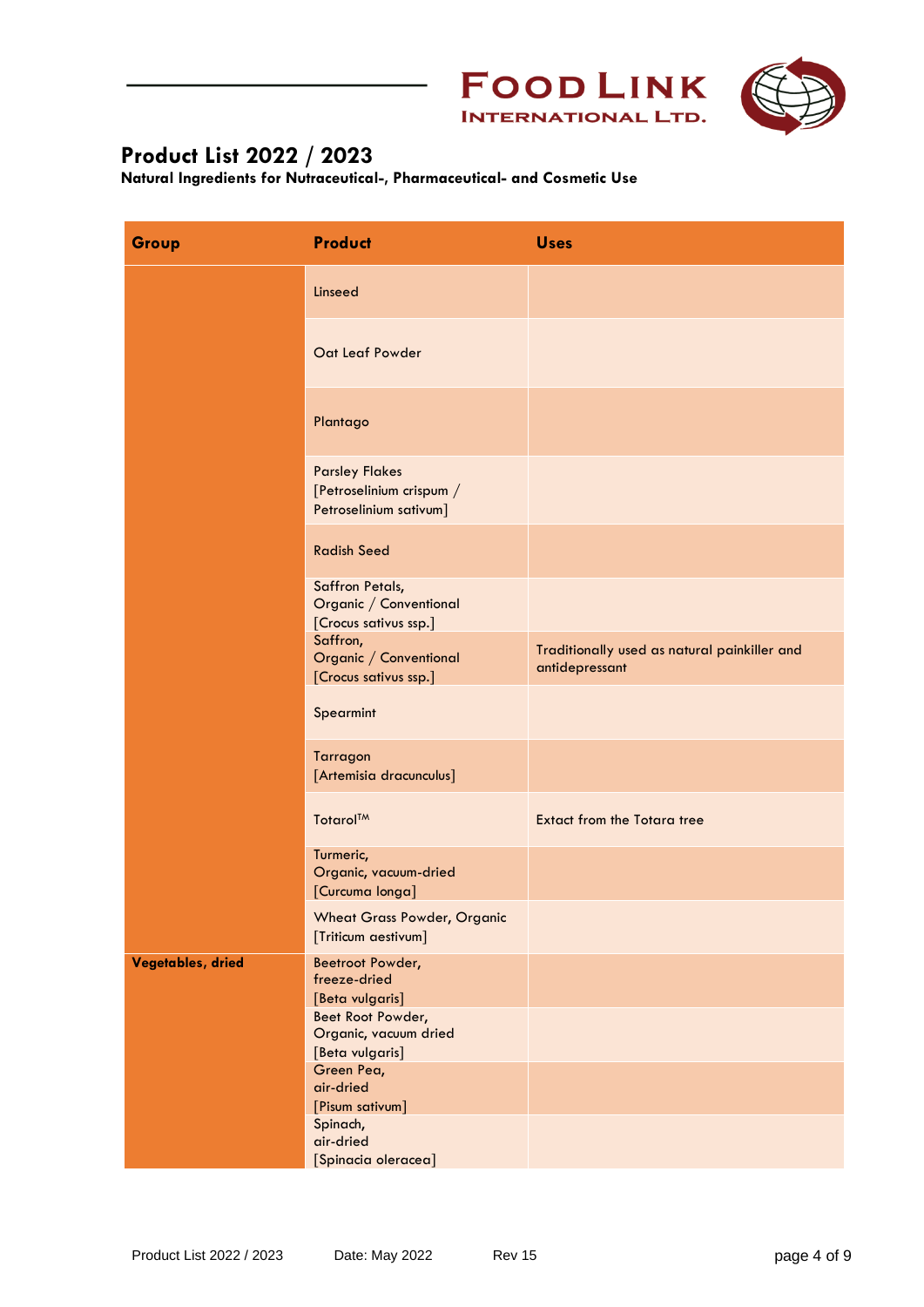



| Group        | <b>Product</b>                                         | <b>Uses</b>              |
|--------------|--------------------------------------------------------|--------------------------|
| Fruit, dried | Apple dice, 5x5mm,<br>air-dried                        |                          |
|              | Blackcurrant pieces, vacuum<br>dried<br>[Ribes nigrum] | Also available as powder |
|              | Strawberry dice, 5x5mm,<br>air-dried                   |                          |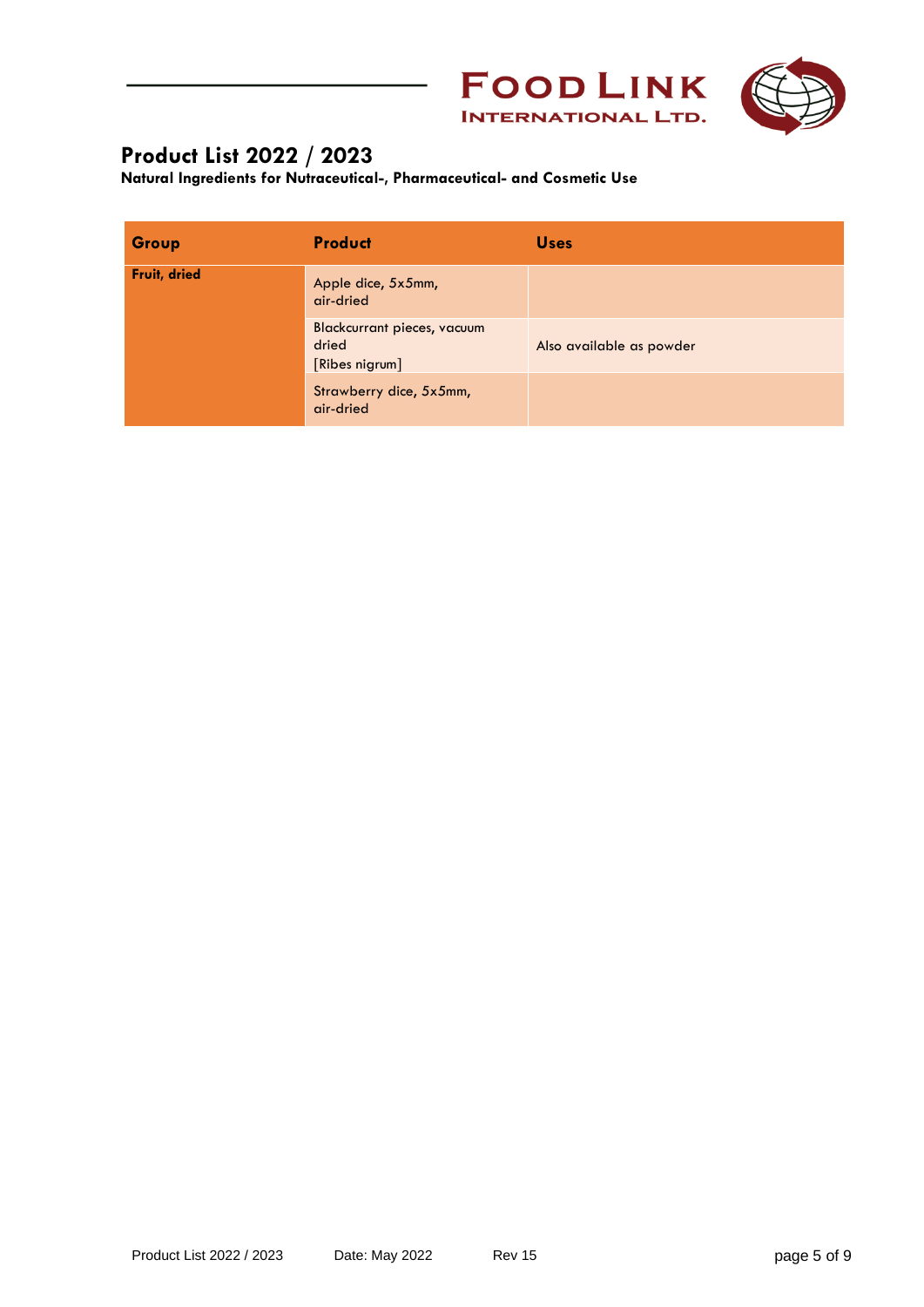



| Group                                                                                                       | <b>Product</b>                                                                                                | <b>Uses</b>                                                                                                                                    |
|-------------------------------------------------------------------------------------------------------------|---------------------------------------------------------------------------------------------------------------|------------------------------------------------------------------------------------------------------------------------------------------------|
| <b>Manuka Honey Products</b><br>BeesMagic®<br>Manuka Honey, low MGO <sup>3</sup><br>(<80 ppm Methylglyoxal) |                                                                                                               |                                                                                                                                                |
|                                                                                                             | BeesMagic <sup>®</sup><br>Manuka Honey, 5 <sup>+</sup> NPA <sup>4</sup> or<br><b>MGO 80+</b>                  |                                                                                                                                                |
|                                                                                                             | BeesMagic <sup>®</sup><br>Manuka Honey, 10 <sup>+</sup> NPA or<br>MGO 260+                                    | Manuka products traditionally used for:                                                                                                        |
|                                                                                                             | BeesMagic <sup>®</sup><br>Manuka Honey, 15 <sup>+</sup> NPA or<br><b>MGO 530+</b>                             | *External use: Cuts, burns, wounds, acne,<br>abscesses, eczema (especially atopic eczema),<br>cracked skin and eye infections, Skin Ulcers     |
| *Other use, go to:<br>BeesMagic <sup>®</sup><br>Manuka Honey, 18 <sup>+</sup> NPA or<br><b>MGO 700+</b>     | www.maoriplantuse.landcareresearch.co.nz                                                                      |                                                                                                                                                |
|                                                                                                             | BeesMagic <sup>®</sup><br>Manuka Honey, 20 <sup>+</sup> NPA or<br><b>MGO 830+</b>                             | There are two ways to measure the level of the<br>value adding substances in Manuka honey. You<br>can either measure the Non-Peroxide Activity |
|                                                                                                             | BeesMagic <sup>®</sup><br>Manuka Honey, 22 <sup>+</sup> NPA or<br><b>MGO 970+</b>                             | (NPA) or the Methylglyoxal content (MG). Both<br>the NPA and the Methylglyoxal content<br>correlate with each other. Here you find a           |
|                                                                                                             | BeesMagic <sup>®</sup><br>Organic Manuka Honey,<br>(>100 ppm Methylglyoxal)                                   | Methylglyoxal/NPA Honey Conversion<br>Calculator: http://www.umf.org.nz/umf-<br>trademark/methylalyoxal-npa-honey-                             |
|                                                                                                             | BeesMagic <sup>®</sup><br>Organic Manuka Honey,<br>(>260 ppm Methylglyoxal)                                   | conversion-calculator. The trademark UMF <sup>TM</sup> is<br>based on the NPA method.                                                          |
|                                                                                                             | BeesMagic <sup>®</sup><br>Organic Manuka Honey,<br>(>400 ppm Methylglyoxal)                                   |                                                                                                                                                |
|                                                                                                             | BeesMagic <sup>®</sup><br>Manuka Honey Powder <sup>5</sup> ,<br>$( > 80$ ppm & $ > 150$ ppm<br>Methylglyoxal) |                                                                                                                                                |
|                                                                                                             | BeesMagic <sup>®</sup><br><b>Organic Manuka Honey</b><br>Powder <sup>6</sup> , (>150 ppm<br>Methylglyoxal)    |                                                                                                                                                |
|                                                                                                             | Manuka Honey Alcohol<br>(Schnaps), 90%                                                                        |                                                                                                                                                |
| Honey, NZ Gourmet                                                                                           | Beechwood Honey Dew                                                                                           | Also called Honey Dew, Forest Honey or Black<br><b>Beech Honey</b>                                                                             |

<sup>&</sup>lt;sup>3</sup> MGO = Methylglyoxal: Methylglyoxal content in mg/kg of honey. Both NPA and Methylglyoxal correlate with each other. Check following page for correlation graph: http://www.umf.org.nz/umf-trademark/methylglyoxal-npa-honey-conversion-calculator. <sup>4</sup> NPA = Non-Peroxide Activity: This is a measure of the value adding substance in Manuka honey. NPA and Methylglyoxal correlate with each other. Check following page for correlation graph: http://www.umf.org.nz/umf-trademark/methylglyoxal-npahoney-conversion-calculator.

<sup>5</sup> Manuka Honey Powder: 70% honey solids, 30% maltodextrin.

<sup>6</sup> Manuka Honey Powder: 70% honey solids, 30% maltodextrin.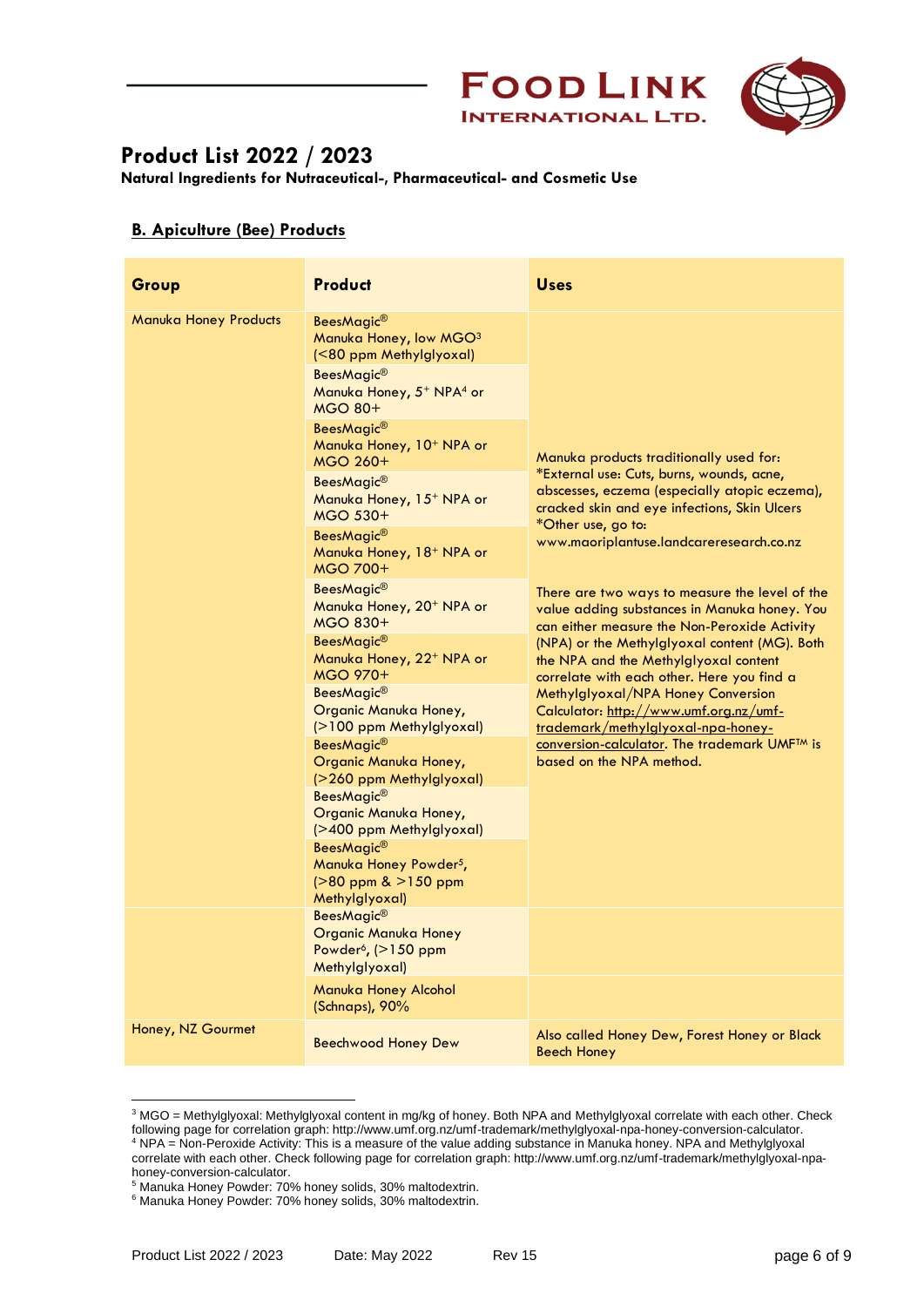



| Group                       | <b>Product</b>                        | <b>Uses</b> |
|-----------------------------|---------------------------------------|-------------|
|                             | Kamahi honey                          |             |
|                             | Pohutukawa honey                      |             |
|                             | Rata honey                            |             |
|                             | Rewarewa honey                        |             |
|                             | <b>Tawari honey</b>                   |             |
| Honey, other                | Avocado honey                         |             |
|                             | <b>Bush honey</b>                     |             |
|                             | Clover honey                          |             |
|                             | Thyme honey                           |             |
| <b>Apicultural Products</b> | <b>Bee Venom</b>                      |             |
|                             | Honey Lollies or Sweets               |             |
|                             | Honey Lozenges                        |             |
|                             | Propolis, organic and<br>conventional |             |
|                             | <b>Royal Jelly</b>                    |             |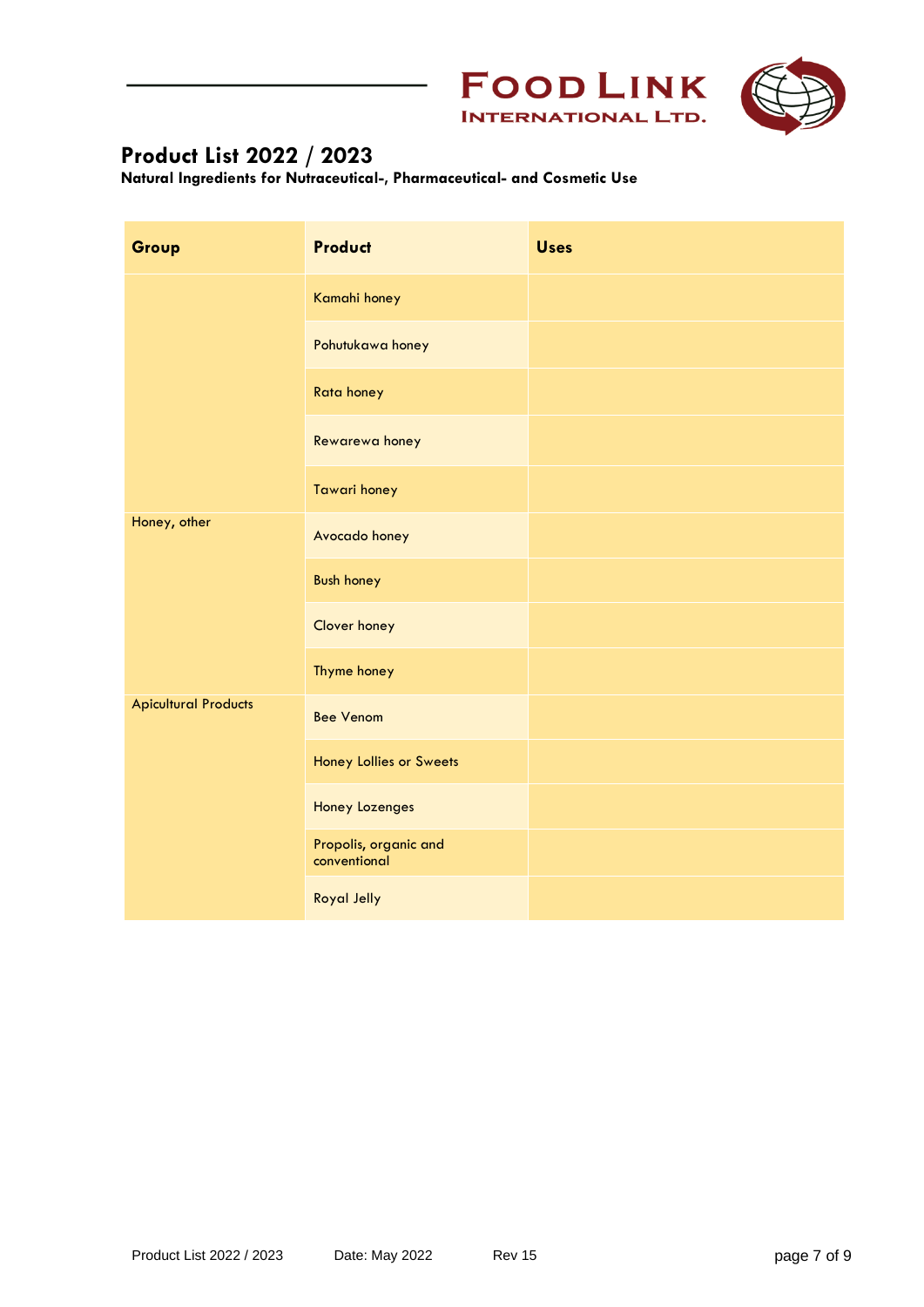



**Natural Ingredients for Nutraceutical-, Pharmaceutical- and Cosmetic Use**

#### **C. Animal Products, other**

| Group                            | Product                                                        | <b>Uses</b>                                                                                                                                                                                    |
|----------------------------------|----------------------------------------------------------------|------------------------------------------------------------------------------------------------------------------------------------------------------------------------------------------------|
| <b>Dairy Products</b>            | <b>Skim Colostrum Powder</b><br>>20.0% IgG                     | High in immunoglobulines and other growth<br>factors                                                                                                                                           |
|                                  | Other specifications on request                                |                                                                                                                                                                                                |
|                                  | Sheep Milk Powder, whole                                       | High levels of vitamines, low in lactose, easier to                                                                                                                                            |
|                                  | Sheep Milk Powder, skimmed                                     | digest                                                                                                                                                                                         |
|                                  | Lactoferrin, Purity >90%                                       | Antiviral properties scientifically proven                                                                                                                                                     |
|                                  | Sphingomyelin 18+                                              |                                                                                                                                                                                                |
|                                  | Sphingothin 18+                                                | Used in in cancer therapy due to its induction of<br>apoptotic cell death                                                                                                                      |
|                                  | Sphingothin 50 <sup>+</sup>                                    |                                                                                                                                                                                                |
| Offal, bovine                    | Calf Sweetbreads, frozen<br>(Bovine Thymus Gland)              | <b>Pharmaceutical use</b>                                                                                                                                                                      |
| <b>Shellfish Products</b>        | Green-Lipped Mussel Powder,<br>standard<br>[Perna canaliculus] | Powder: Used for reducing arthritic and                                                                                                                                                        |
|                                  | Green-Lipped Mussel Powder, low<br>fat<br>[Perna canaliculus]  | rheumatic pains<br>Oil: Used in rheumatoid arthritis                                                                                                                                           |
|                                  | <b>Greenlip Mussel Oil</b><br>[Perna canaliculus]              |                                                                                                                                                                                                |
|                                  | <b>Oyster Powder</b>                                           | Used to reduce arthritic and rheumatic pains<br>and for cardiovascular health                                                                                                                  |
|                                  | <b>Oyster Shell Powder</b>                                     | <b>Source of Calcium Carbonate</b>                                                                                                                                                             |
|                                  | Paua (Abalone) Extract Powder<br>[Halliotis Iris]              | Rich source of Glycosaminoglycans                                                                                                                                                              |
| Fish Derived<br>ProductsSqualene | Shark Liver Oil - SQ710+                                       | Squalenes are reported to have anti-cancer as<br>well as cell-protecting properties. Used in<br>cancer X-ray therapy, common cold, flu, and<br>swine flu and to boost the body's immune system |
|                                  | Fish Collagen, Type I (soluble)                                | Used as cosmetic aid to decrease the signs of<br>ageing. Collagen also associated with joints<br>fluid, teeth and bones strong.                                                                |
|                                  | Fish Collagen, Type II (insoluble)                             |                                                                                                                                                                                                |
|                                  | Hoki Liver Oil                                                 |                                                                                                                                                                                                |
|                                  | [Macruronus novaezelandiae]8                                   |                                                                                                                                                                                                |

 $7$  SQ = Squalene

<sup>8</sup> MSC Certified